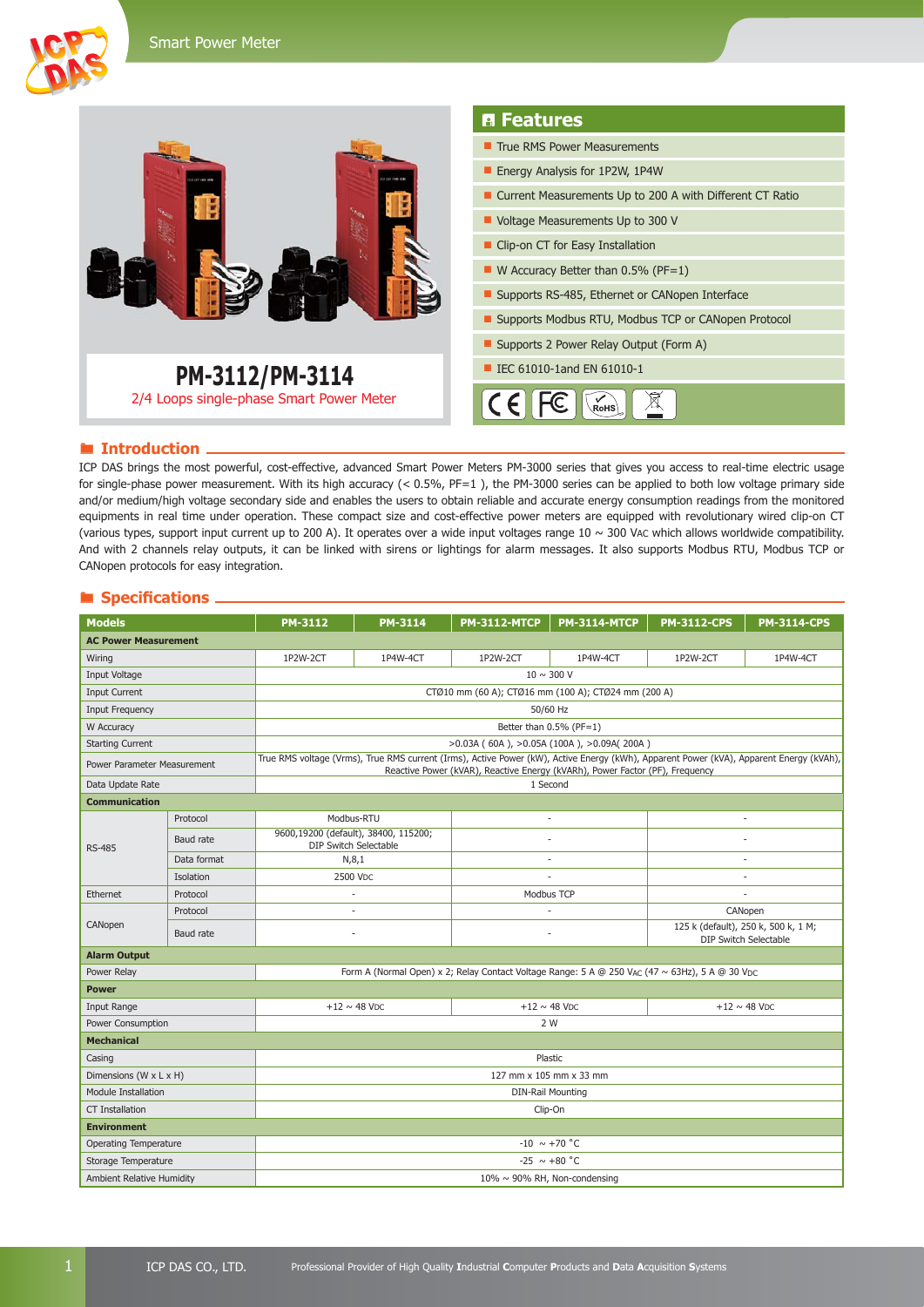#### $\blacksquare$  Appearance



#### **Dimensions (Units: mm)**









**Communication** : RS-485 CPS: CANopen MTCP: Modbus TCP

## **Ordering Information**

| <b>RS-485 Interface</b>         |                                                                 |  | <b>RS-485 Interface</b>                                             |                                                      |  |
|---------------------------------|-----------------------------------------------------------------|--|---------------------------------------------------------------------|------------------------------------------------------|--|
| PM-3112-100                     | Modbus RTU; 2 loops single-phase Power Meter with 2 CTs (60 A)  |  | PM-3114-100                                                         | Modbus RTU, 4 loops single-phase power meter (60 A)  |  |
| PM-3112-160                     | Modbus RTU; 2 loops single-phase Power Meter with 2 CTs (100 A) |  | PM-3114-160                                                         | Modbus RTU, 4 loops single-phase power meter (100 A) |  |
| PM-3112-240                     | Modbus RTU; 2 loops single-phase Power Meter with 2 CTs (200 A) |  | Modbus RTU, 4 loops single-phase power meter (200 A)<br>PM-3114-240 |                                                      |  |
| <b>Ethernet Interface (New)</b> |                                                                 |  | <b>Ethernet Interface (New)</b>                                     |                                                      |  |
| PM-3112-100-MTCP                | Modbus TCP; 2 loops single-phase Power Meter with 2 CTs (60 A)  |  | PM-3114-100-MTCP                                                    | Modbus TCP, 4 loops single-phase power meter (60 A)  |  |
| PM-3112-160-MTCP                | Modbus TCP; 2 loops single-phase Power Meter with 2 CTs (100 A) |  | PM-3114-160-MTCP                                                    | Modbus TCP, 4 loops single-phase power meter (100 A) |  |
| PM-3112-240-MTCP                | Modbus TCP; 2 loops single-phase Power Meter with 2 CTs (200 A) |  | <b>PM-3114-240-MTCP</b>                                             | Modbus TCP, 4 loops single-phase power meter (200 A) |  |
| <b>CANopen Interface (New)</b>  |                                                                 |  | <b>CANopen Interface (New)</b>                                      |                                                      |  |
| PM-3112-100-CPS                 | CANopen; 2 loops single-phase Power Meter with 2 CTs (60 A)     |  | PM-3114-100-CPS<br>CANOpen, 4 loops single-phase power meter (60 A) |                                                      |  |
| PM-3112-160-CPS                 | CANopen; 2 loops single-phase Power Meter with 2 CTs (100 A)    |  | PM-3114-160-CPS                                                     | CANOpen, 4 loops single-phase power meter (100 A)    |  |
| PM-3112-240-CPS                 | CANopen; 2 loops single-phase Power Meter with 2 CTs (200 A)    |  | PM-3114-240-CPS                                                     | CANOpen, 4 loops single-phase power meter (200 A)    |  |